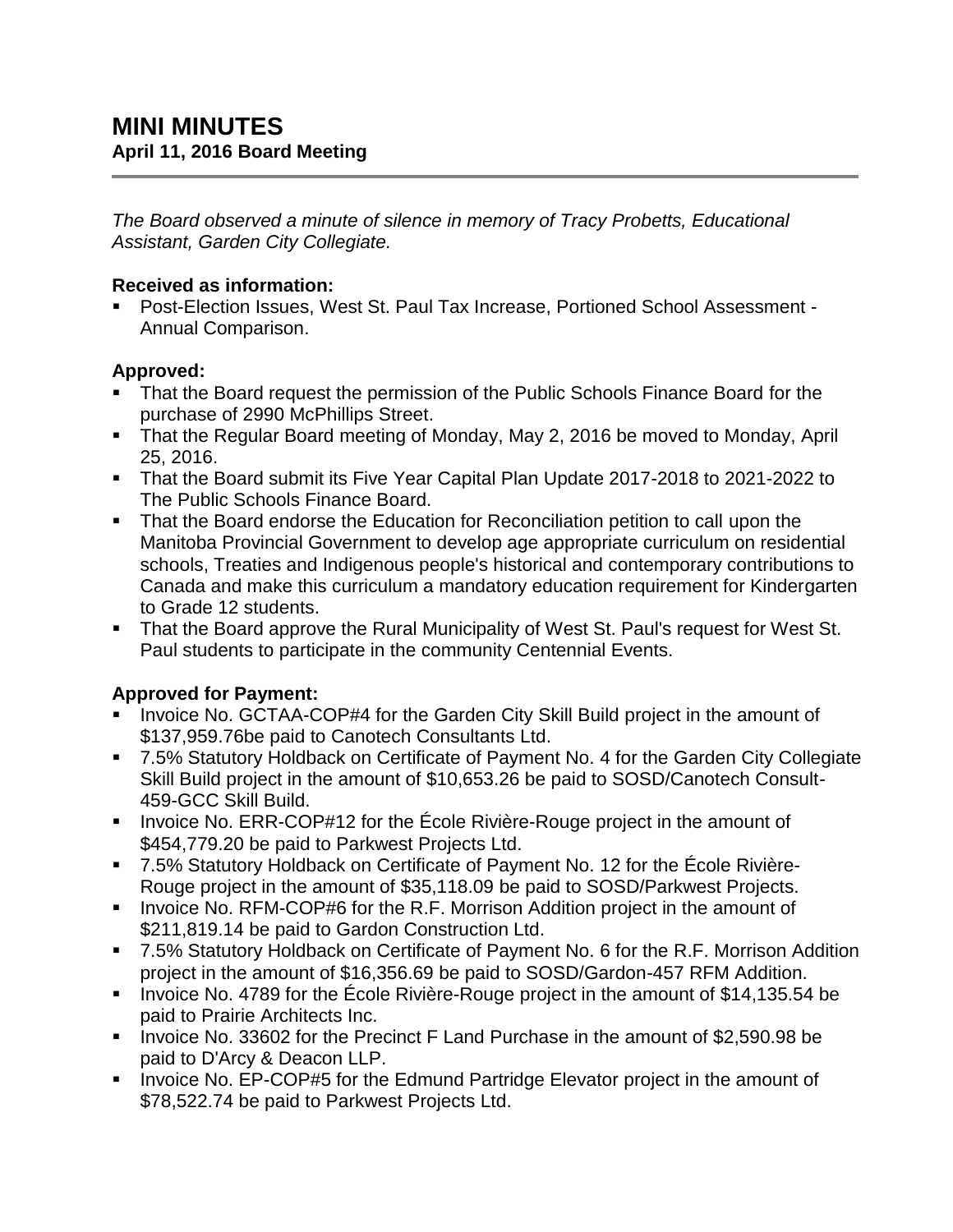- 7.5% Statutory Holdback on Certificate of Payment No. 5 for the Edmund Partridge Elevator project in the amount of \$6,063.53 be paid to SOSD/Parkwest-450- EP/Grooming Room.
- Invoice No. 14002-13 for the École Rivière-Rouge project in the amount of \$1,399.13 be paid to HTFC Inc.
- Invoice No. 73955 for the École Rivière-Rouge project in the amount of \$7,732.80 be paid to KGS Group Consulting Engineering.
- **IDED** Invoice No. RFM-COP#7 for the R.F. Morrison Addition project in the amount of \$191,956.28 be paid to Gardon Construction Ltd.
- 7.5% Statutory Holdback on Certificate of Payment No. 7 for the R.F. Morrison addition project in the amount of \$14,822.88 be paid to SOSD/Gardon-457 RFM Addition.
- **Invoice No. MAP-ELEV-COP#2 for the Maples Elevator project in the amount of** \$49,816.78 be paid to Gardon Construction Ltd.
- 7.5% Statutory Holdback on Certificate of Payment No. 2 for the Maples Elevator project in the amount of \$3,846.86 be paid to SOSD/Gardon-458 Maples Elevator.
- Invoice No. 1049853 for the A.E. Wright Roof project in the amount of \$13,568.06 be paid to Stantec Consulting.

## **Conference Reports:**

- Catherine Paul-Sawatzky, Vice-Principal, Constable Finney School. Mindfulness in Education: Foundations for Teaching and Learning, March 4 to 6, 2016 - Bryn Mawr, Pennsylvania.
- Trustee Santos reported on the Learning and the Brian Conference, Orlando, Florida, April 7 to 9, 2016 that she attended.

# **Correspondence:**

- Gerard Lesage, Executive Director, Public Schools Finance Board. Annual Report of The Public Schools Finance Board for the period ending June 30, 2015.
- Allison Pattison, Cambrian Credit Union. Cambrian Credit Union Learning for Life Award.
- Mark Wasyliw, Board Chair, Winnipeg School Division. Letter of support to the Indigenous Teacher Education Coalition to call upon each of the political leaders from the Liberal, Progressive Conservative and New Democratic Parties to sign the pledge form prior to the upcoming provincial election and that all school boards including M.S.B.A. be encouraged to support this initiative.
- **Elections Manitoba. When you vote on April 19 Bring your Child brochure.**
- Darren Thomas, Risk Manager, Manitoba School Boards Association. School Bus Usage in Manitoba.
- **Frontier School Division. Robert Chartrand appointed Area 2 Superintendent-**Designate.
- Manitoba School Boards Association e-bulletin April 6, 2016.
- Election Manitoba 2016. Responses to Seven Oaks School Division Board of Trustee questions regarding the upcoming election.
- Jamie Kozak, Prairie Architects Inc. R.F. Morrison Change Order No. 17R1.
- Manitoba School Boards Association. CPI Update February 2016.
- Manitoba School Boards Association. Seven Oaks School Division and Seven Oaks Teachers' Association extend collective agreement 1 year.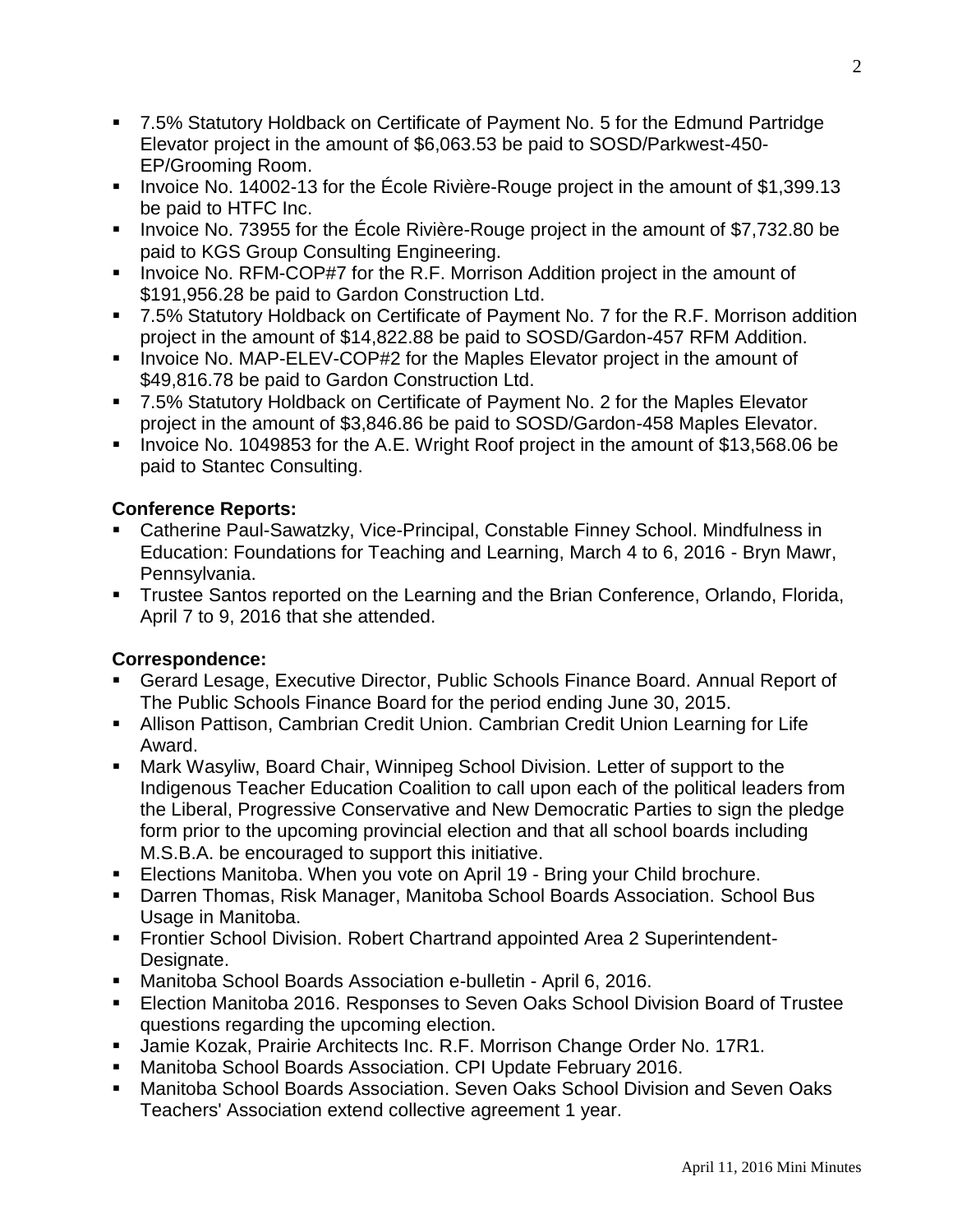- City of Winnipeg 2016 Mill Rates-Special & Education Support Levies. Approval of 2016 Mill Rates and associated City By-Laws.
- Lindsay Oster, Prairie Architects Inc. École Rivière-Rouge Change Order No. 31.
- Trent Piazzoni, Number Ten Architectural Group. Garden City Collegiate Change Order No. 14.
- Craig Bachynski, Number Ten Architectural Group. Elwick School Change Orders No. 36 and 37.
- City of Winnipeg Planning, Property & Development. Proposed subdivision and rezoning on land located in Waterford Green Phase 3 (Winnipeg School Division): East of King Edward Street and Old Commonwealth Path; Lord Selkirk/West Kildonan Community; File No. DASZ 12/2016.
- **Marymound Messenger Spring 2016.**
- United Way Making a Difference 2014-2015.
- **MTS The Manitoba Teacher, April/May 2016.**
- The Times, Wednesday, April 6, 2016. Article: "Mayor Henley wants review on school taxes.

#### **Personnel Report:**

- Melissa Delaronde was appointed to the position of Principal, Victory School effective September 6, 2016.
- Matt Henderson was appointed to the position of Principal, Maples Met School effective September 6, 2016.
- Tony Kreml was appointed to the position of Principal, Garden City Collegiate effective September 6, 2016.
- Fatumah Mbabaali was appointed to the position of acting Principal, Riverbend School effective April 4, 2016 to June 30, 2016.
- Ross Meacham was appointed to the position of Principal, Margaret Park School effective September 6, 2016.
- Carol Sawka was appointed to the position of Principal, R.F. Morrison School effective September 6, 2016.
- The following were appointed to Limited Teacher General (Term) contracts effective September 6, 2016 to June 30, 2017: Leanne Cooper-Carrier (1.00), Arlie Harnett (1.00), Alexandra Sidorenko (1.00).
- Kathryn Nikkel was appointed to a full-time (1.00) Limited Teacher-General (Indefinite Term) contract effective March 16, 2016.
- Jessica Smith was appointed to a full-time (1.00) Limited Teacher-General (Term) contract effective April 4, 2016 to June 30, 2016.
- Ronit Kantarzhi was appointed to a part-time (.50) Limited Teacher-General (Term) contract effective April 25, 2016 to June 30, 2016.
- Stephen Grégoire was appointed to a full-time (1.00) Limited Teacher-General (Indefinite Term) contract effective April 4, 2016.
- The following teachers were appointed to a Limited Teacher General (Permanent) contract effective April11, 2016: Asifa Bokhari (1.00), Iryna Deneka (.50), Brittany Lamontagne (1.00), Brittany Lasko (1.00), Marisol Manangan (1.00), Sadia Naseem (1.00), Alvin Pacag (1.00), Swati Prabhakar (1.00), Tanya Quintano (1.00), Prabpreet Toor (1.00), Craig Turner (1.00), Federico Vidad (1.00).